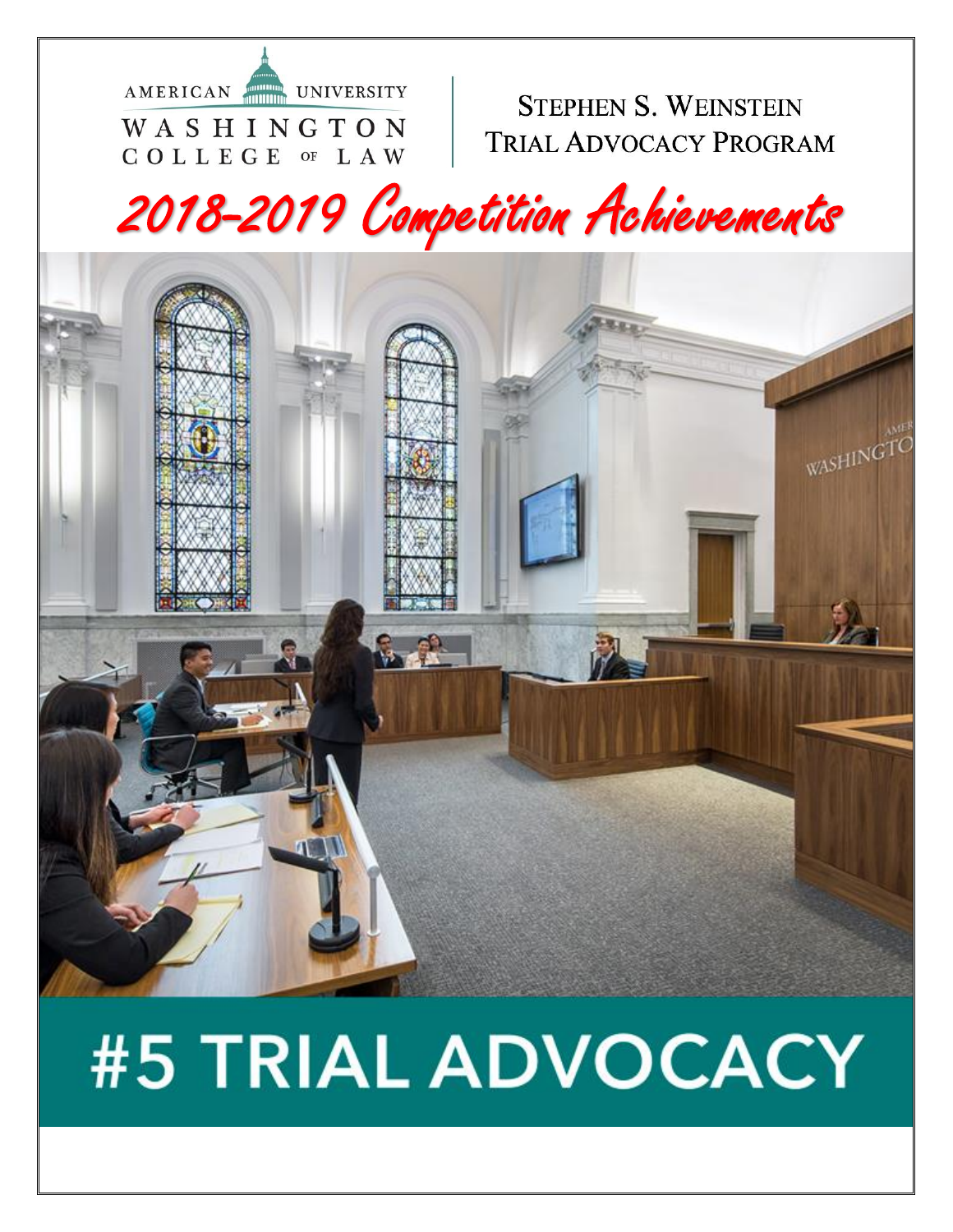AMERICAN UNIVERSITY WASHINGTON COLLEGE OF LAW

**STEPHEN S. WEINSTEIN TRIAL ADVOCACY PROGRAM** 

2018-2019 Competition Achievements

## **CHAMPIONSHIPS 11**

**FINALISTS 5**

**SEMI-FINALISTS 10**

## **QUARTER-FINALISTS 5**

## **INDIVIDUAL AWARDS 20**



*Effective June 4, 2019. Subject to change. Created by BGT*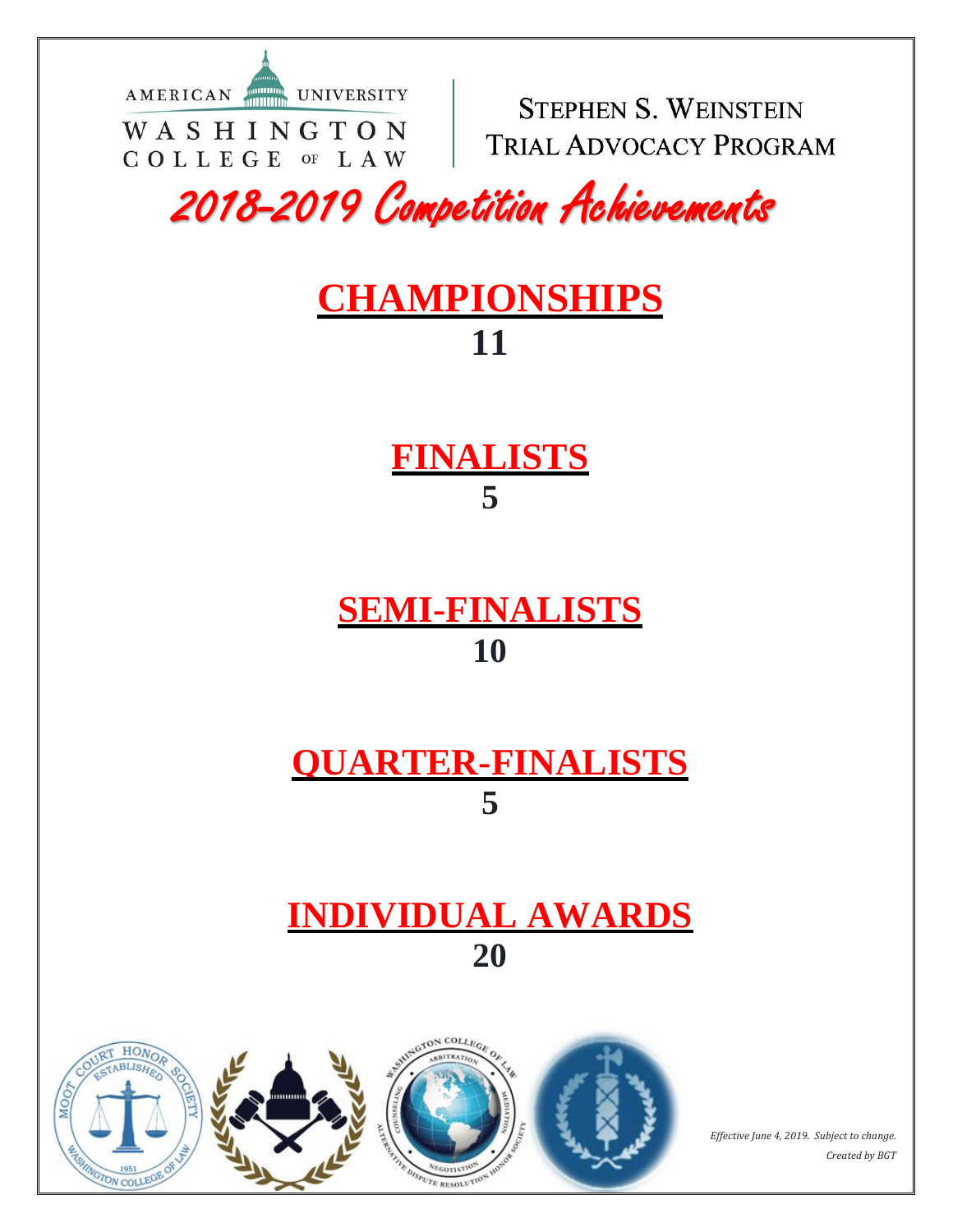

COLLEGE OF LAW

**STEPHEN S. WEINSTEIN TRIAL ADVOCACY PROGRAM** 

2018-2019 Competition Achievements

 *44* <sup>C</sup>OMPETITIONS BY HONOR SOCIETIES **·** *60* TOTAL <sup>C</sup>OMPETITIONS

#### **ALTERNATIVE DISPUTE RESOLUTION HONOR SOCIETY (ADRHS)**

#### **9 TOTAL COMPETITIONS**

- → *Number of Teams Competed* 14 teams
- $\rightarrow$  *Spring 2019* 5 competitions (7 teams competing)
- $\rightarrow$  Fall 2018 4 competition (7 teams competing)
- $\rightarrow$  2019 Hours for Graduating 3Ls  $^{(logged)} 1$ , 951 hours

#### **MOCK TRIAL HONOR SOCIETY (MTHS)**

#### **17 TOTAL COMPETITIONS**

- → *Number of Teams Competed* 19 teams
- $\rightarrow$  *Spring 2019* 8 competitions (10 teams competed)
- $\rightarrow$  *Fall 2018* 9 competition (9 teams competed)
- $\rightarrow$  2019 Hours for Graduating 3Ls  $^{(logged)} 5$ , 019 hours

#### **MOOT COURT HONOR SOCIETY (MCHS)**

#### **18 TOTAL COMPETITIONS**

- → *Number of Teams Competed* 18 teams
- $\rightarrow$  *Spring 2019* 16 competitions (16 teams competed)
- $\rightarrow$  *Fall 2018* 2 competition (2 teams competed)
- → 2019 Hours for Graduating 3Ls<sup>(logged)</sup>- 4, 901 hours

#### **INDEPENDENT TEAMS (including, Transactional Law Society)**

- **16 TOTAL COMPETITIONS**
	- → *Transaction Law Society* Competed in 2 competitions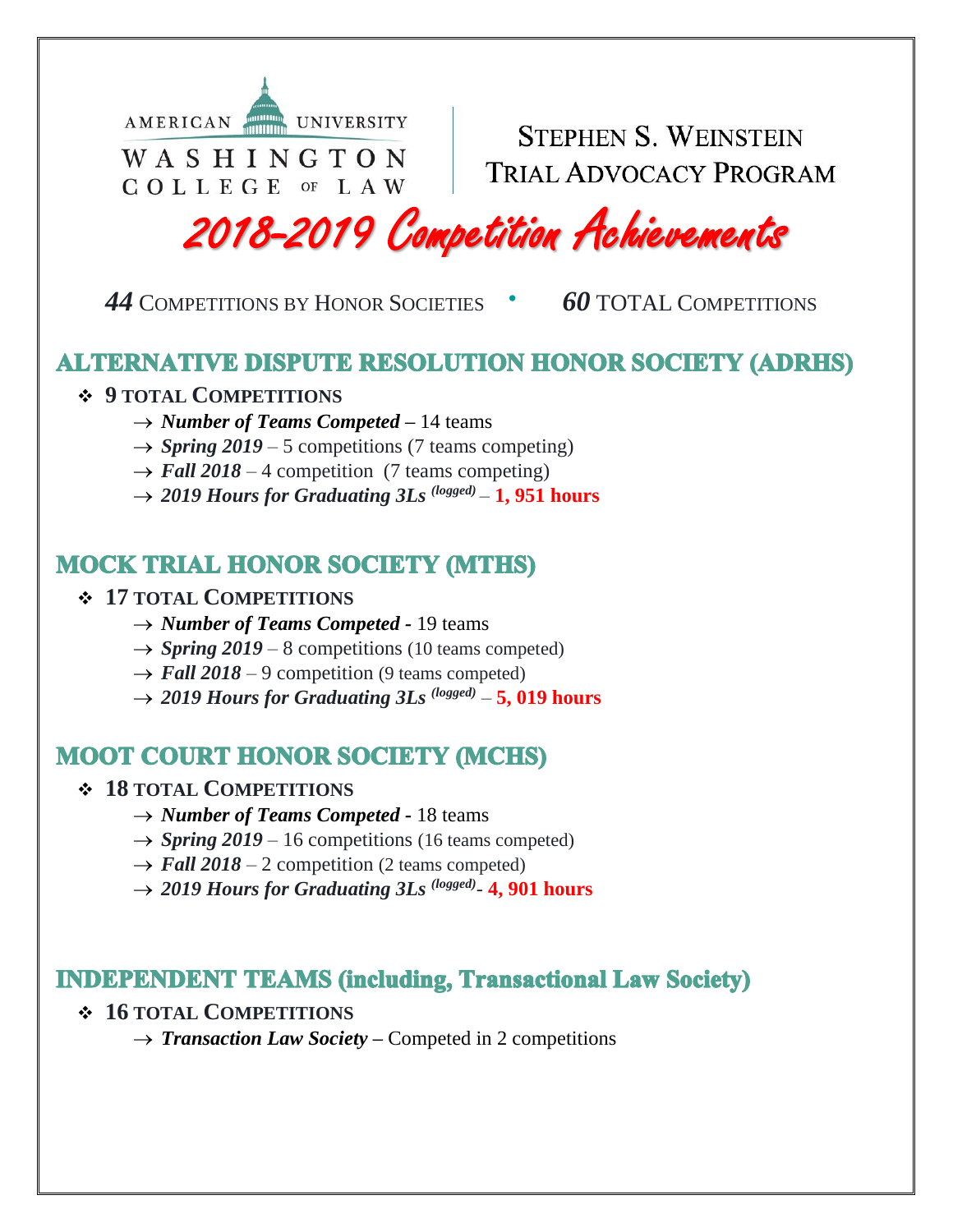

**STEPHEN S. WEINSTEIN TRIAL ADVOCACY PROGRAM** 

## 2018-2019 Competition Achievements

#### **CHAMPIONSHIPS**

- CLARA BARTON INTERNATIONAL HUMANITARIAN LAW COMPETITION
- DAY OF CRISIS INTERNATIONAL MOOT COURT COMPETITION
- $\bullet$  D.C. CUP MOOT COURT COMPETITION
- $\bullet$  NATIONAL CRIMINAL JUSTICE TRIAL COMPETITION
- PHILIP C. JESSUP INTERNATIONAL LAW MOOT COURT COMPETITION *Mid-Atlantic Qualifying Rounds*
- SAUL LEFKOWITZ INTELLECTUAL PROPERTY COMPETITION *Mid-Atlantic Regional*
- SEIGENTHALER SUTHERLAND FIRST AMENDMENT MOOT COURT COMPETITION
- SOUTH TEXAS CHALLENGE
- SUMMIT CUP MOCK TRIAL COMPETITION
- $\div$  THE NEGOTIATION CHALLENGE
- $\div$  THE WARSAW NEGOTIATION ROUND

#### **FINALIST**

- AMERICAN BAR ASSOCIATIONS' REPRESENTATION IN MEDIATION COMPETITION *Regional*
- NATIONAL TRIAL COMPETITION *(Team #1)*
- NATIONAL TRIAL COMPETITION *(Team #2)*
- **SECURITIES DISPUTE RESOLUTION TRIATHLON**
- WILLIAM & MARY LAW SCHOOL NEGOTIATION TOURNAMENT TEAM

#### **SEMIFINALIST**

- ABA LAW STUDENT DIVISION'S NATIONAL APPELLATE ADVOCACY COMPETITION *Northeast Regional*
- $\div$  **CPR INTERNATIONAL MEDIATION COMPETITION**
- HERBERT J. WECHSLER NATIONAL CRIMINAL PROCEDURE MOOT COURT COMPETITION
- $\div$  In Vino Veritas National Criminal Mock Trial Competition
- INADR INTERNATIONAL LAW SCHOOL MEDIATION TOURNAMENT
- $\div$  JEAN-PICTET COMPETITION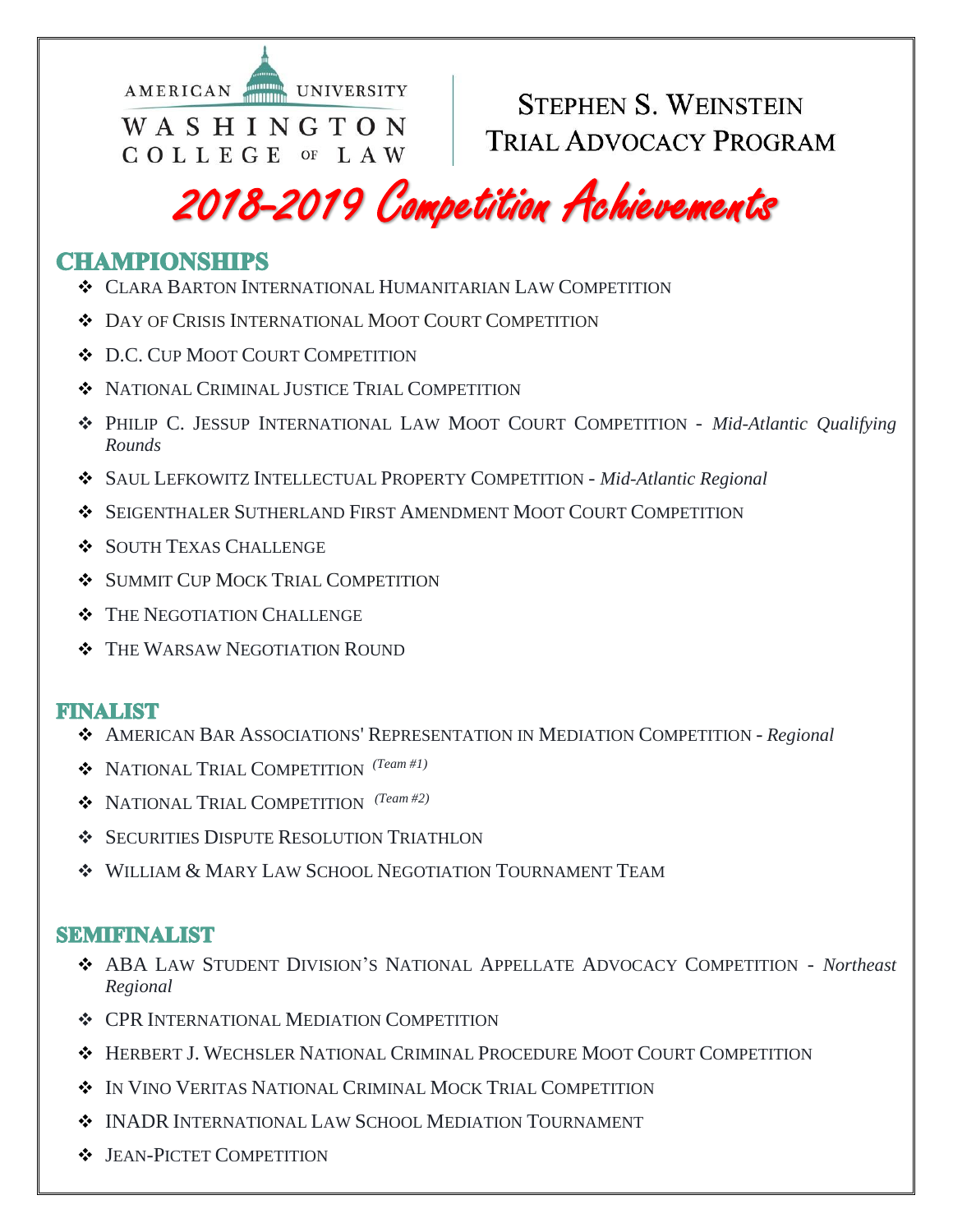- $\cdot$  JEROME PRINCE MEMORIAL EVIDENCE COMPETITION
- JOHN L. COSTELLO NATIONAL CRIMINAL LAW TRIAL ADVOCACY COMPETITION
- NATIONAL CRIMINAL PROCEDURE TOURNAMENT
- TULANE MARDI GRAS INVITATIONAL APPELLATE SPORTS LAW COMPETITION

#### **OUARTERFINALISTS**

- COMPETENCIA DE ARBITRAJE INTERNACIONAL DE INVERSION COMPETITION
- FORDHAM NATIONAL BASKETBALL NEGOTIATION COMPETITION
- IRVING R. KAUFMAN NATIONAL SECURITIES LAW COMPETITION
- $\cdot$  JOHN R. BROWN ADMIRALTY MOOT COURT COMPETITION
- $\lozenge$  MOCKINGBIRD CHALLENGE NATIONAL COMPETITION TEAM

#### **INDIVIDUAL AWARDS**

- *Advocate Awards* 
	- → *BEST ADVOCATE* at the SOUTH TEXAS CHALLENGE
	- → *BEST ADVOCATE* at the SUMMIT CUP MOCK TRIAL COMPETITION
	- → *OUTSTANDING ADVOCATE* at the SOUTH TEXAS CHALLENGE

#### *Brief Awards*

- → *3RD PLACE BRIEF* at the Jerome Prince Memorial Evidence Competition
- → 3<sup>RD</sup> PLACE BRIEF at the NATIONAL CRIMINAL PROCEDURE TOURNAMENT
- *Examination Awards* 
	- *BEST CROSS EXAMINATION* at the NATIONAL CRIMINAL JUSTICE TRIAL COMPETITION
	- → *BEST CROSS EXAMINATION* at the LONE STAR CLASSIC ®
	- → *BEST DIRECT EXAMINATION* at the JUDGE PAUL JOSEPH KELLY, JR. INVITATIONAL TRIAL COMPETITION

#### *Closing Argument Awards*

- $\rightarrow$  BEST CLOSING ARGUMENT at the IN VINO VERITAS NATIONAL CRIMINAL MOCK TRIAL **COMPETITION**
- $\rightarrow$  BEST CLOSING ARGUMENT at the MOCKINGBIRD CHALLENGE NATIONAL COMPETITION TEAM
- *BEST CLOSING ARGUMENT* at the NATIONAL CRIMINAL JUSTICE TRIAL COMPETITION
- *Opening Statement Awards* 
	- $\rightarrow$  BEST OPENING STATEMENT at the NATIONAL CIVIL TRIAL COMPETITION
	- *BEST OPENING STATEMENT* at the NATIONAL CRIMINAL JUSTICE TRIAL COMPETITION
	- $\rightarrow$  *BEST OPENING STATEMENT* at the SHOW ME CHALLENGE COMPETITION
- *Oral Advocate / Oralist Awards* 
	- *2nd PLACE ORAL ADVOCATE* at the HERBERT J. WECHSLER NATIONAL CRIMINAL PROCEDURE MOOT COURT COMPETITION